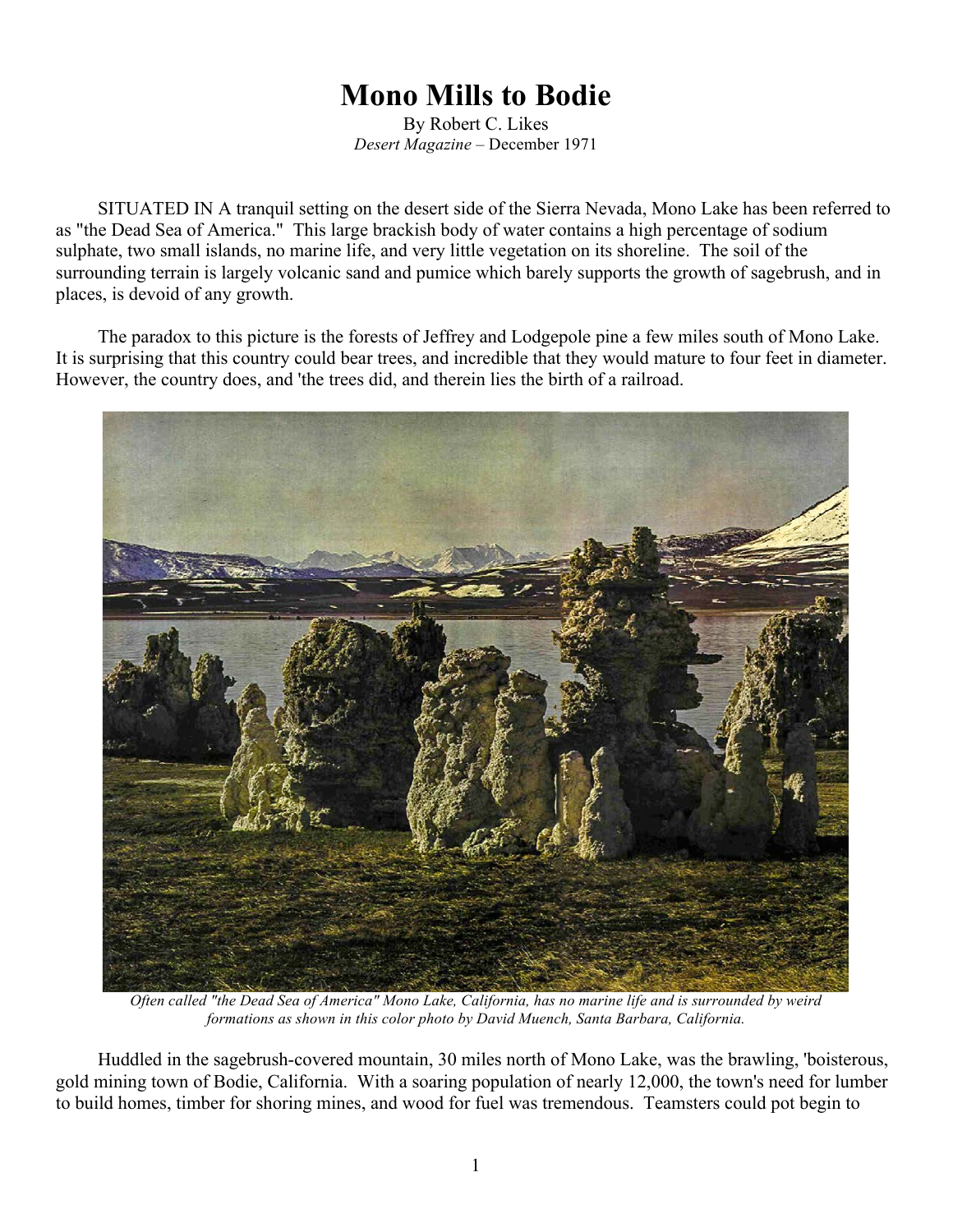meet the enormous appetite Bodie had for consuming wood. The stage was set for the obvious answer to the problem – build a railroad to the large timber stands south of Mono Lake.

The Bodie Railway & Lumber Co. was organized on February 18, 1881, and shortly afterwards, J. T. Oliver surveyed the route from Bodie to the mill site five miles south of the lake. When completed, the proposed 31.7 miles of roadbed was to descend the 2,000-foot drop in elevation and traverse the alkali flats on the eastern shore of Mono Lake. Thomas Holt, an engineer, was selected to ramrod the project. In addition to this task, Holt was operating a five-ton steamship and several barges on which materials and supplies were transported across Mono Lake to the railroad construction crews.

While the sawmill was being built, grading for the roadbed was started at the top of Bodie Bluff in May, 1881. With the aid of two switchbacks, many cuts, and a 260-foot trestle, the steep and circuitous grade down to lake elevation was accomplished, and by mid-July, the first 20 miles of roadbed had been graded.



The first shipment of rails arrived in August, and as they were being spiked into place, the final five miles of grading was completed to the new mill. In all, some 2,000 tons of rails, spikes and other supplies were used. The total cost of the road reached \$450,931. In addition, \$81,390 was spent for equipment that included 4 engines, 12 service cars, 51 flat cars, and one caboose. The "last spike" was driven on November 14, 1881, and a two-car lumber train arrived afterwards to officially open the road.

The following weeks saw the new railway quite active with a scheduled train leaving Bodie each day at 6:30 A.M. and arriving at Mono Mills at 10:00 A.M. The train departed the mill at 2 o'clock each afternoon, and arrived back at Bodie by 6:00 P.M. The ten-to twelve-car train was broken up into three sections prior to the final approach to Bodie in order to negotiate the switchbacks and 3.8% grades. In addition to the problems caused by the sharp turns and steep grades, the rolling stock was not equipped with air brakes. Two brakemen were kept busy hopping from car to car setting the hand brakes whenever the train began to gain momentum. There were many derailments, but no fatalities among the crewmen were ever recorded.

The southern terminus at Mono Mills, while not a large settlement, was a busy one. There were 200 men employed in the wood and lumber business, and the aroma of fresh sawdust was everywhere. Two large boarding houses and six smaller dwellings were located near the mill. The single store supplied all the necessary goods required by the residents, and was operated by Gilchrist, Sharp & Company, who also had 40 mules packing wood, and two large ox teams hauling logs to the mill.

The well-equipped mill was one of the best in the state. Located in a small ravine, the second floor was level with the surrounding country so the heavy logs could be easily rolled into the mill where 54- inch circular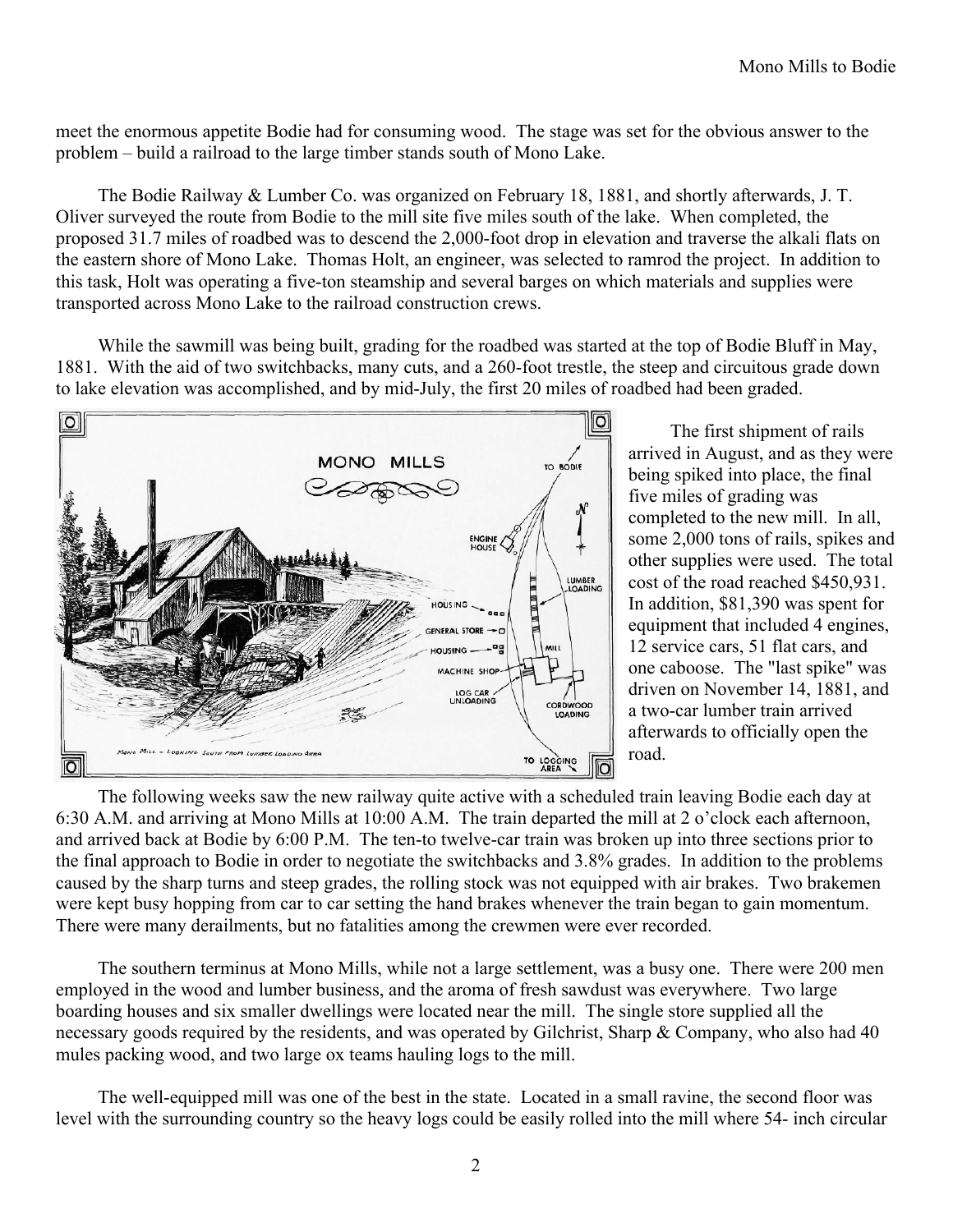saws quickly reduced their size. One 44-inch "pony" and two smaller cut-off saws completed the task of transforming logs to lumber. The machinery was powered by a steam engine, and water was obtained from springs and transported to the mill by 2-inch pipe. The mill had the capacity for turning out 80,000 board feet every ten hours.

The greatest portion of Mono Mills output was in cordwood. This relatively poor quality of wood was used as fuel to produce steam power for the hoists and stamp mills at the Bodie mines. This demand kept the flat cars loaded to capacity and helped offset the low yield of only 8,000 board feet per acre for construction lumber. The "last run" of the season was made on January 7, 1881, after which the railroad closed down for the winter.

While the snow covered all traces of the railroad, its board of directors were evaluating the future. It was decided that conditions were good enough to start expanding. A new line was to be graded into Benton, California, with hopes of connecting to the forthcoming Carson  $&$  Colorado narrow gauge. With this connection to the outside world in mind, the name of the railway was changed to the Bodie & Benton Railway & Commercial Co., and the following spring brought renewed activity.

On May 12, 1882, grading for the "Benton Branch" began at the Warm Springs station, midway between Bodie and Mono Mills. During the same month, four more miles of track was added south of the sawmill to help facilitate the logging operation. Turntables were installed at both Bodie and Mono Mills. They were the Armstrong "gallows" type, and required man-power to "walk" the engines around.

After nine miles of grading through Adobe Meadows had been completed, work on the Benton extension was suddenly called to a halt. Although no reason was given at the time, it could have well been an early warning of future conditions, for toward the winter months of 1882 and during 1883, many of the mines at Bodie closed down, and the railroad was operating only intermittently. The entire railroad, including the timber acreage and sawmill, was leased in 1884, and for the next six years operated on a "as required" basis only. By 1890, conditions at Bodie reached a low ebb, and the railroad was inactive for three years.

Tom Legett, superintendent of Bodie's biggest producer, the Standard Mine, convinced the owners that electric power would greatly reduce their



operating costs. Since Bodie did not have a stream on which to base a power plant, the Standard Mine purchased the necessary ground on Green Creek, fourteen miles away. Although crude 'by today's standards, the Green Creek plant would develop 6,500 volts and was the "shot in the arm" Bodie needed to get back on its feet. In 1893, Legett turned on the main switch and the electric motors at the Standard Mine began humming.

The sleeping town of Bodie woke with a shout, and once again the railroad was doing business as usual. Two years later, a new cyanide process was developed to recover gold from the huge mounds of tailings formerly thought worthless. This operation further aroused activity in the area and nine such plants were